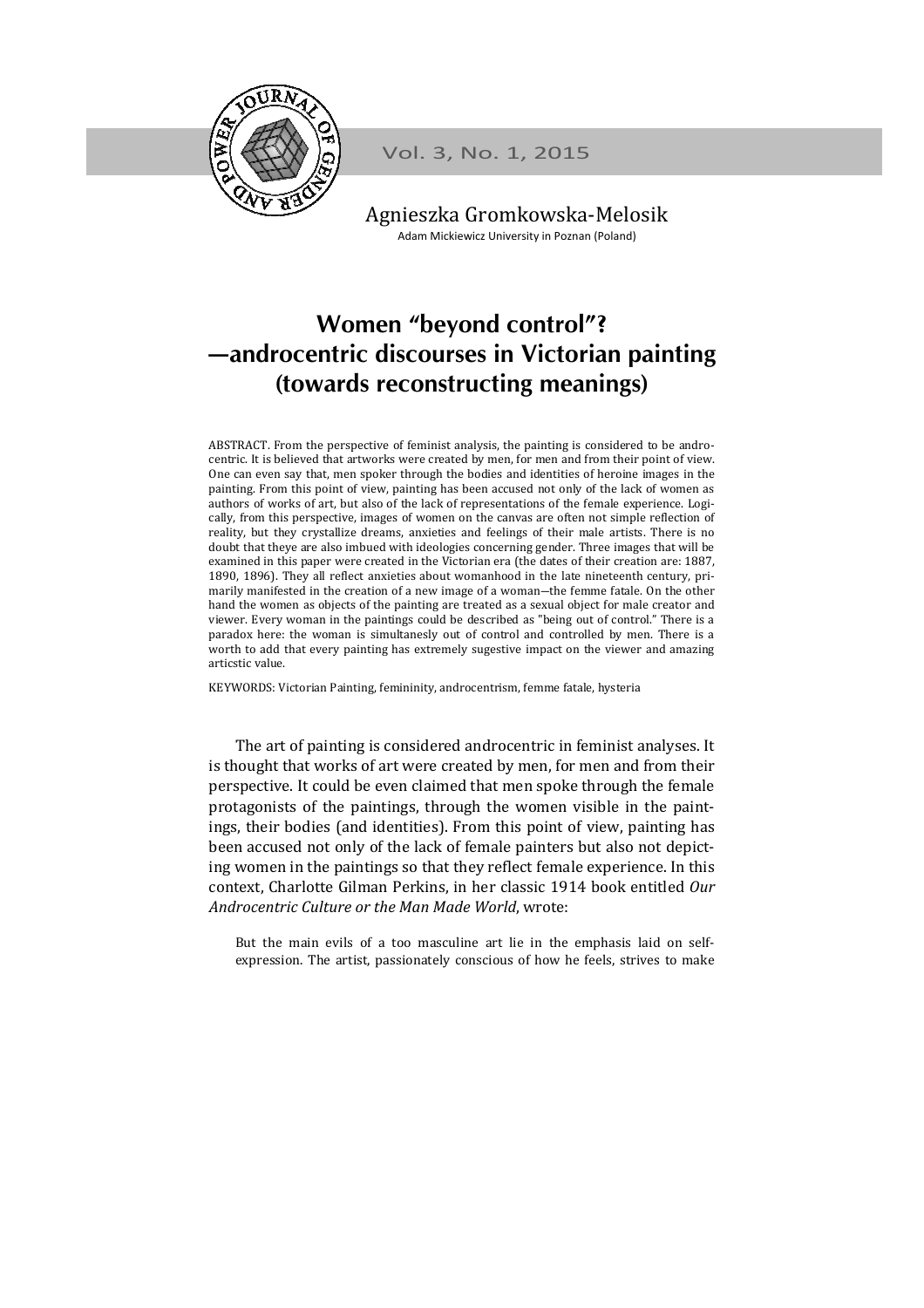other people aware of these sensations. (…) If a man paints the sea, it is not to make you see and feel as a sight of that same ocean would, but to make you see and feel how he, personally, was affected by it; a matter surely of the narrowest importance. The ultra-masculine artist, extremely sensitive (…) uses the medium of art, which is unconscious, ingenuously (…) but as a form of expression of his personal sensations (Perkins Gilman, 1914, p. 85).

Logically, from this perspective, depictions of women on painters' canvases are not simple reflections of reality, but rather crystallise the anxiety and feelings of (male) painters. Without a shadow of doubt, they are also saturated with gender ideologies. An instance of extreme emotions, which can be triggered by art, is a 16th century painting by Diego Velazquez entitled "Rokeby Venus", which was chopped with a meat cleaver by a suffragist, Mary Richardson. It was intended to be (apart from a political manifesto, i.e. demand of freeing Emmeline Pankhurst) a symbol of resistance to the patriarchal norm of portraying attractive and sexual women's bodies (Nead, 1998, p. 72). Due to this, Mary Richardson—who is nicknamed "The butcher"—enters the historical annals as a manifestation of the not yet formed matter, a dreadful spectre of female sexuality which needs to be disciplined by men (Nead, 1998, p. 78) in opposition to the painted by the artist—calm and timelessly beautiful, though cut on the surface—naked Venus.

Velasquez's painting was created c. 1650 as an expression of the fascination with the beauty of the female body (the goddess of love, Venus, is depicted in the painting). In turn, the three paintings which will be subjected to analyses share the period when they originated—the Victorian era (dates of their execution are 1887, 1890, and 1896, respectively). All of them mirror the anxiety surrounding femininity at the close of the 19th century, which were displayed in the creation of a new image of the woman—femme fatale. The criteria for the selection of these works (apart from their immensely suggestive influence on the viewer and the artistic value) can be linked to a certain kind of frame: the woman as an object/subject of male executor and viewer inspection. In each painting, a woman is portrayed, one who can be seen as being "under the control" of a man—beyond control are her sexuality, emotionality, as well as her drives and instincts. This portrayal is a part of eternal beliefs about the polarised male and female anatomy. Here, the woman is the epitome of Nature—unpredictable and changeable; the man, in turn, is the symbol of Culture. And only culture can be tamed; however, the uncivilised, the female cannot be tamed completely (the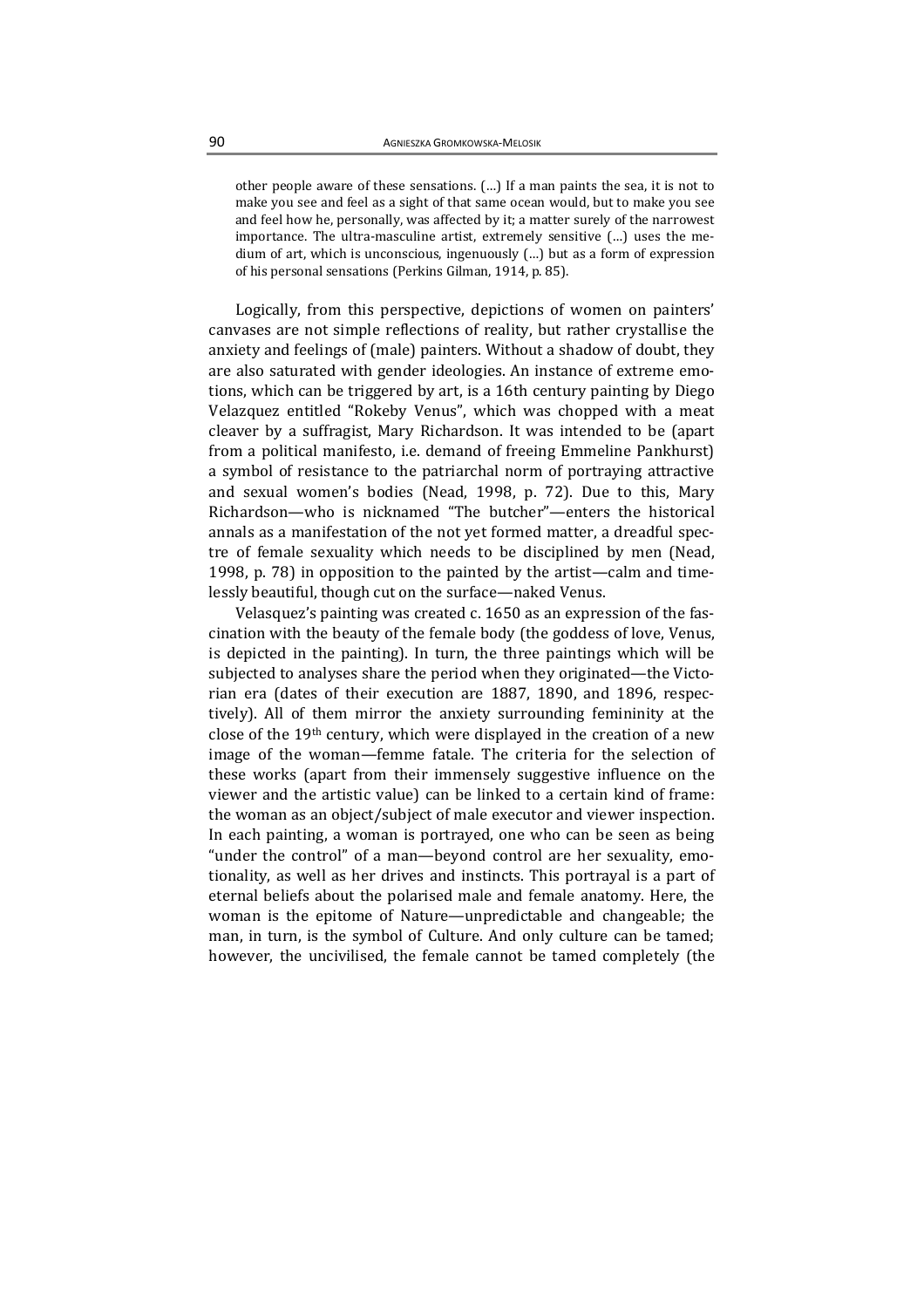woman is identified with nature due to the peculiar physiology, her body is subject to a specific cycle of biological changes, strictly connected with nature "the menstrual cycle corresponds to the lunar cycle") (Moore, 1997, p. 60). The woman appears to be a threat to the man and to lead him astray.

At the same time, there seems to be a "perennial belief" that the woman is always "hiding something", that she "will never expose herself completely", and that she possesses an "unfathomable secret "(of her femininity), which cannot be "torn out" (this approach alludes to the trend of the quest for finding the "essence" of femininity). As stated by Tseёlon: "In mythological and theological representations the woman features as synonymous with artifice, inauthenticity, and duplicity. She appears as made up, claiming false identity (…)" (Tseëlon, 1995, p. 34).

It needs to be added, however, that the woman who is left beyond control, quivering with her instincts and drives is at the same time tamed by the male androcentric discourse of the male meaning-making, forced into the binary template of interpretation.

## THREE PAINTINGS

#### 1. The hysteric

The title of the first painting is "A Clinical Lesson at the Salpêtrière."<sup>1</sup> A question that comes to one's mind is: is it really a mere neurology lecture given by professor Jean Martin Charcot in the Salpêtrière Clinic? A woman in the second phase of hysteria, who is in the centre of the painting, is assuming the characteristic arc-in-circle posture. The reason why she has not fallen on the floor is that the doctor is supporting her with his arms. The painting seems to be reviving in my imagination. I take the liberty to characterise the event, which is depicted on the painting on the basis of a note taken by P.R. Bourneville during Charcot's performance on 25th November 1877.2 It is Tuesday, the day of famous

 $\frac{1}{2}$  ,  $\frac{1}{2}$  ,  $\frac{1}{2}$  ,  $\frac{1}{2}$  ,  $\frac{1}{2}$  ,  $\frac{1}{2}$  ,  $\frac{1}{2}$ 

<sup>1</sup> I analyse this painting, yet in a different context, in the book: Kobieta epoki wiktoriańskiej. Tożsamość, ciało, medykalizacja (Gromkowska-Melosik, 2013).

<sup>&</sup>lt;sup>2</sup> A paraphrase of the description of the scene on the basis of Paul Regnard Bourneville's account, Iconographie photographique de la Salpêtrière (p. 110), after: Foucault, 2000, p. 55.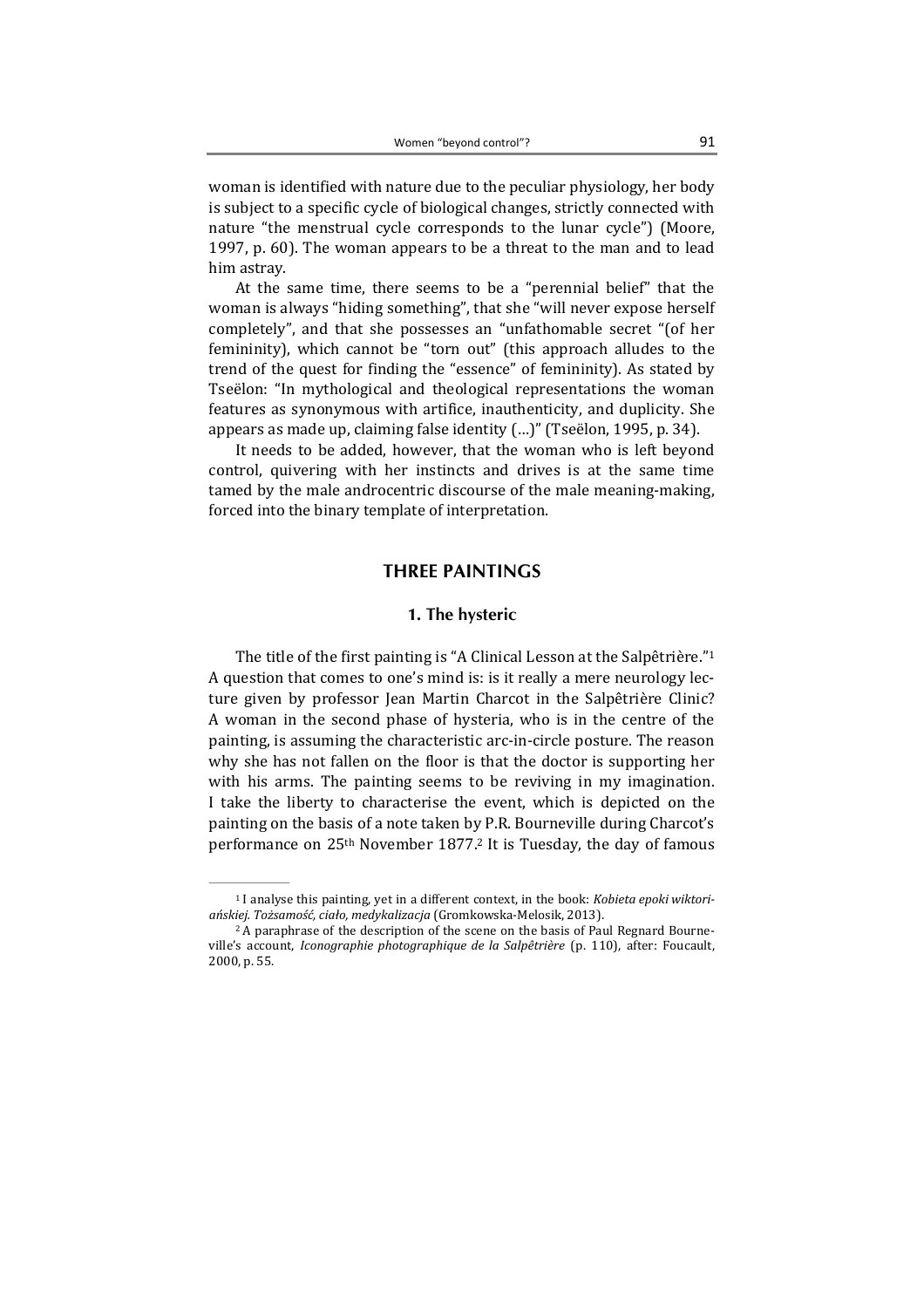lectures attended by the-then future big names in neurology Paul Richer, Pierre Marie, Gilbert Ballet, Maurice Debove, Józef Babiński. Charcot is showing his medium, a woman who does not control herself—she is in the state of hysteria. Her arms are bare, her neckline is low. Her dress brings about associations with cabaret singers, rather than a mental asylum patient. Her epileptic seizures make one think of sexual ecstasy; when Charcot lays his hands on her ovaries, the woman calms down for a moment. When Charcot places a walking stick on her womb, the woman falls silent. The hysteria attack wanders off just to come back the very moment the walking stick is removed. The woman demands the stick "in words devoid of any metaphor." The doctor alternately uses ether to calm down the hysteric, and nitrate to speed up the attack.

For twenty-eight men in black suits and white shirts, looking calmly with interest, it is a spectacle of medicine and femininity. They epitomise knowledge and truth about medicine as well as psychiatry. They epitomise the power of masculinity over the body and identity of women. Charcot is the master of the ceremony. This is an exemplification and confirmation of the androcentric world. Without a doubt, the woman constitutes the main focus of the work—she is the spectacle, yet a spectacle which can be likened to female celebrities of never-ending beauty contests.

Who is "Blanche" Marie Wittman, the main character in the painting3? A patient who trusted her doctor? An object subjected to exploration? A puppet in the hands of the master? An epitome of (male) sexual dreams watching her ecstasy? A hypnotist consciously hypnotising the excited male spectators who have their eyes fixed on her? The queen of hysterics? (is it—one might want to pose the question—her artistic nickname?) It is not meaningless that Charcot was famous for photographing his (female) patients, thus immortalising hysteria attacks on

<sup>3</sup> It is paradoxical that the main character of the painting under analysis―Blanche Marie Wittman―who has become a symbol of uncontrolled female sexuality manifested through hysteria, is also a protagonist in P. O. Enquist's book entitled Boken om Blanche och Marie [The Book about Blanche and Marie]. The book was written on the basis of documents and sources (including Blanche's diaries) concerning Blanche and Marie Skłodowska-Curie's lives. They were friends, and Blanche assisted Marie in radium extraction. The novel reveals portrayals of two passionate women, ahead of their times, but also women riddled with disease (radioactive radium leads to disease and eventually death). These women are also unable to fit the female ideal. P.O. Enquist builds the narration around the insane love, which ends in tragedy—the love between Blanche and professor Charcot, and Marie and Paul Langevin.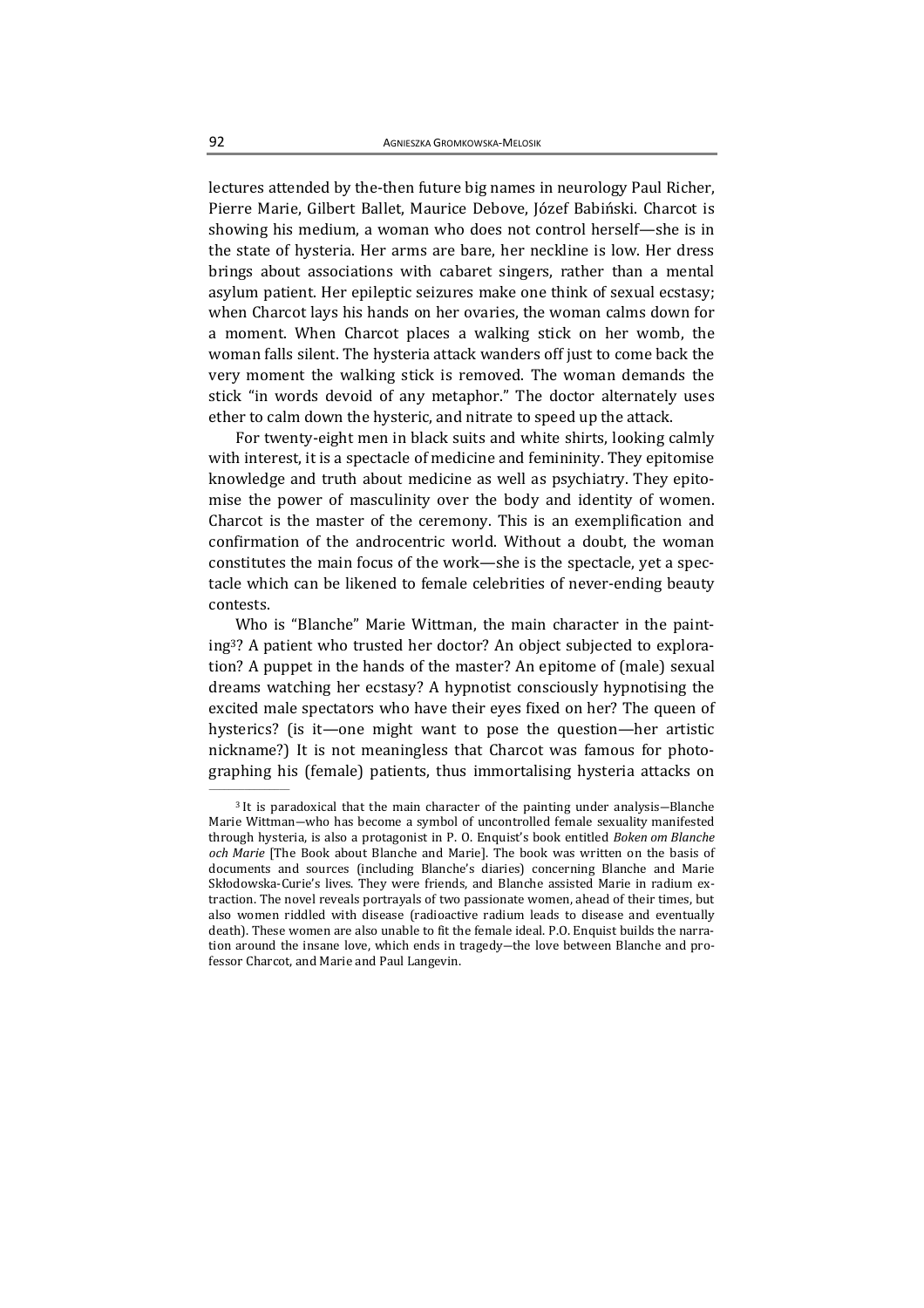

John William Waterhouse "Pandora" (1896) – author's collection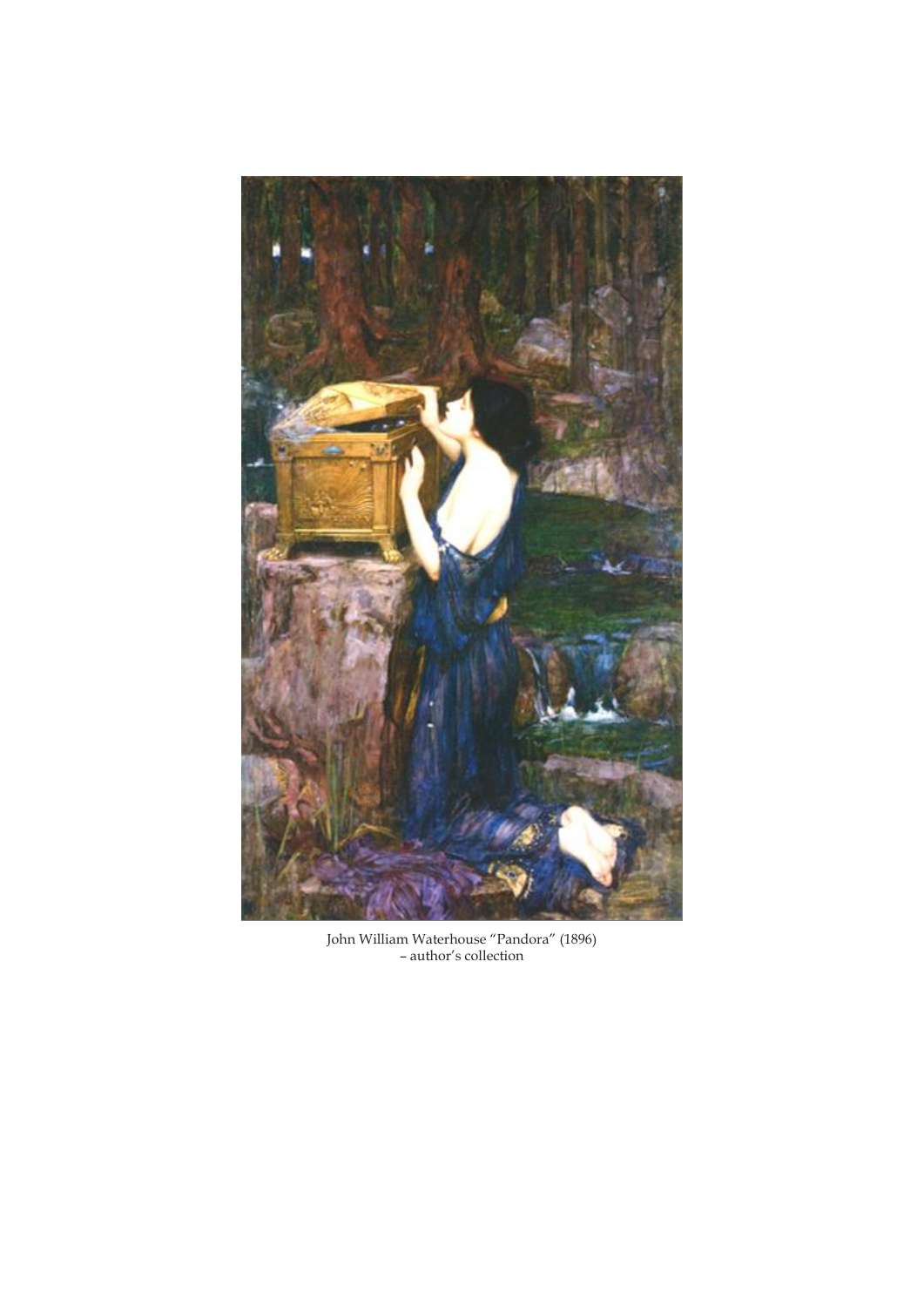

Enrique Simonet y Lombardo "¿Y tenía corazón?" (Did She Have a Heart?) "¡Y tenía corazón!" (And She Had A Heart!) (1890) – Museo de Malaga, Spain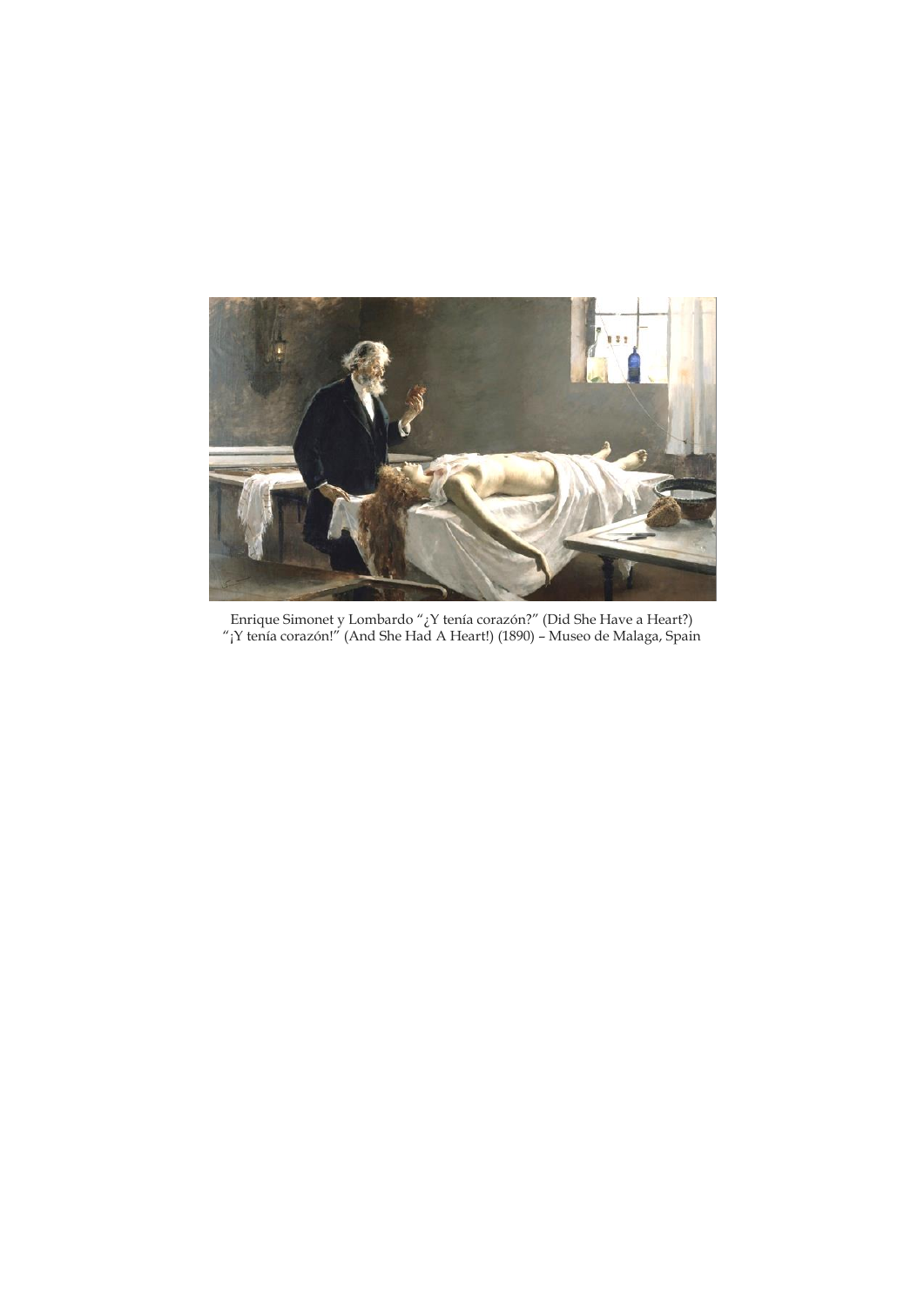a photographic plate, and also the public spectacles attended by hysterics. Together with his wife, they have presented these photographs during an art exhibition. Therefore, not accidentally, Georges Didi-Huberman uses the concept of Charcot's iconography or "living pathological museum" (Didi-Huberman, 2003, p. 239), while his (female) patients are nicknamed "artists of the interior and paradoxically returned (…) to the status of decorative objects" (Showalter, 1993, p. 310;) (it is worth mentioning that the main character of the painting was Charcot's lover of long standing).

In the case of the spectacle in the Salpêtrière hospital, we deal with a peculiar "theatralisation of hysteria." A. Corbain casts (female) hysterics' behaviour into two categories: exhibitionism and voyeurism. Here, the woman assumes the role of a simulator or an actress, while men tend to identify her behaviour with "orgasm delirium" or the provocative behaviour of street prostitutes (Corbin, 1999, p. 604, 607).

Driven by the traditional question: "what was the artist's attention?" by immortalising a spectacle of hysteria on a canvas, I now turn to the incredibly impressive two huge windows, through which sunlight is bursting into the room. This light appears to symbolically separate this scene from the darkness of the Victorian bedroom, a place where―as it was believed―female passion and excitation was out of the question, as every sensual and desiring woman was considered to be a pathological deviation from the norm. The Victorian darkness of the lecture hall was substituted with bright sunlight, while the main character of the scene is a (female) hysteric along with her spectacle of ecstasy.

Nevertheless, the painting is saturated with the classic gender binarism—the woman represents the nature, while the man epitomises the culture. It is a comeback of the Victorian gentleman who is a symbol of rationality, self-control, authority, and power. In this context, "Blanche" Marie Whitman constituted another confirmation of the legitimate idea of a woman devoid of rationality, who lost her control over the body and senses, who allowed herself to be deceived by her instincts, primordial drives and unsuppressed desire.

Disciplining female identity and body is clearly visible in the painting; it constitutes the essence of the Victorian construal of women, as does the unhindered medicalization of the female body through the power of micro practices of everyday life (these bring about Michel Foucault's narrations concerning the birth of the clinic in the second half of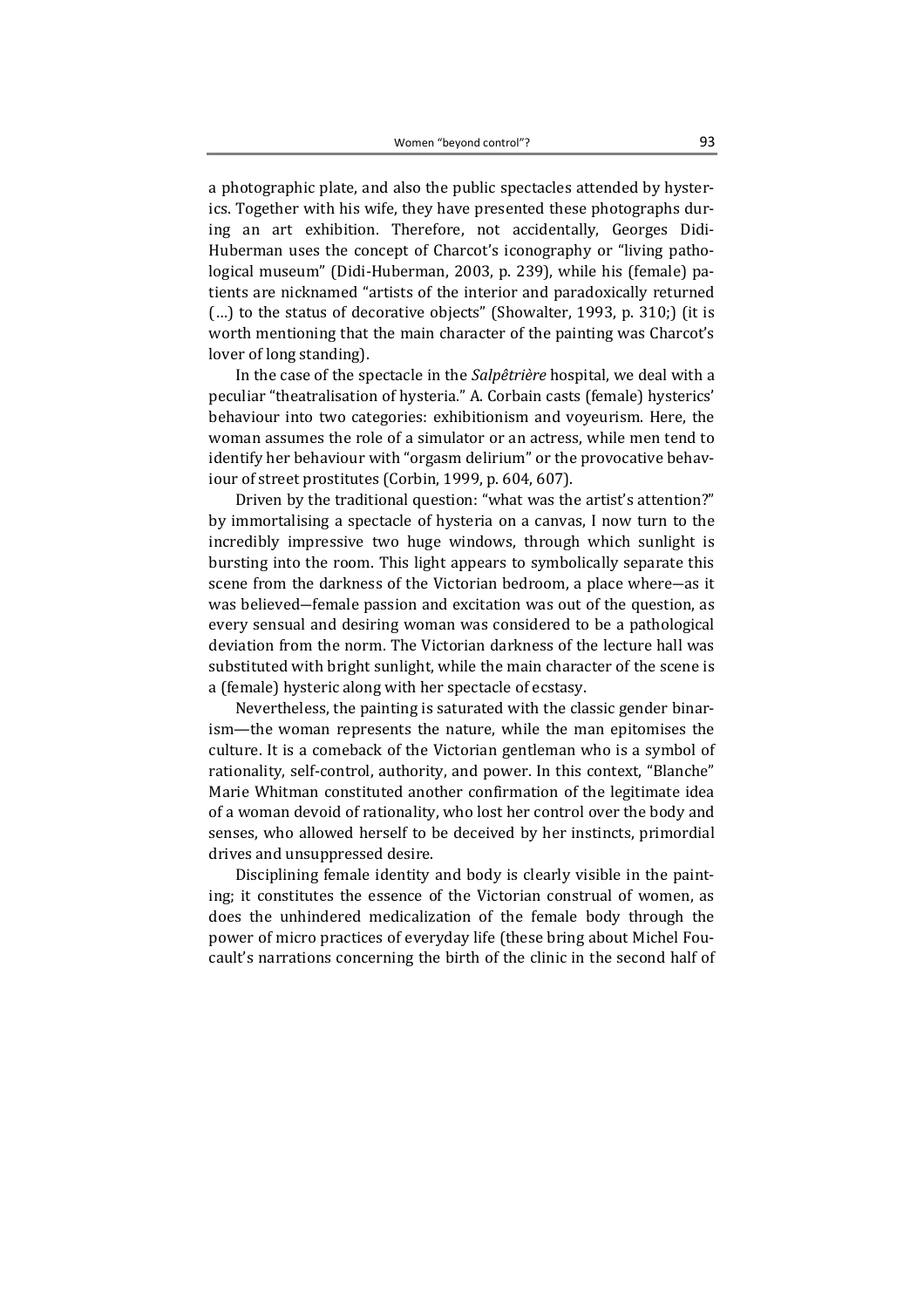the 19th century). And thus the gathered men are casting an analytical and disciplining look at the woman-hysteric, a look which includes the entire system of power/knowledge. The scene from the "A Clinical Lesson at the Salpêtrière" epitomizes the synoptic gaze of the male eye, since only the man can describe what he sees. "(…)[L]ooking in order to know, to show in order to teach" is after all "a tacit form of violence, all the more abusive for its silence (…)" (Foucault, 2003, p. 84). The lunatic (body and verbal) language of Blanche Marie Whitmann becomes an example of a madman discourse, who—referring to Foucault—can be ascribed the ability to tell the untold truth, the ability to perceive, in one's naivety, what the wise cannot perceive (Foucault, 2002, p. 5). This character embodies the entire truth and anxiety surrounding femininity, the entire theory and practice of the socio-cultural repression of women. It is worth referring to historical descriptions of similar spectacles, which fascinated the Paris community of those days. Let us have a look at a piece of the memoirs The Story of San Michele:

The huge amphitheatre was filled to the last place with a multi-coloured audience drawn from tout Paris, authors, journalists, leading actors and actresses, fashionable demimondaines [...]. Some of them smelt with delight a bottle of ammonia when told it was rose water, others would eat a piece of charcoal when presented to them as chocolate. Another would crawl on all fours on the floor, barking furiously, when told she was a dog, flap her arms as if trying to fly when turned into a pigeon, lift her skirts with a shriek of terror when a glove was thrown at her feet with a suggestion of being a snake. Another would walk with a top hat in her arms rocking it to and fro and kissing it tenderly when she was told it was her baby (Munthe, 1929, pp. 302-303).

The author of these words—Axel Munthe—a Swedish practicing doctor in Paris, describes Charcot's lectures as an "absurd farce" having nothing to do with medicine, a game of lies and appearances. Munthe considers the phases of hypnosis conceptualised by Charcot, i.e. "lethargy", "catalepsy", and "somnambulism" as designed only by him and not utilised beyond the walls of the Salpêtrière clinic. A few decades later, Roger Bastide contends that the great Charcot's hysteria was more of a construct of doctors than patients. In his opinion, hysteria assumed forms of unconscious stimulation, whose symptoms were triggered by means of suggestion and subside by means of persuasion (Bastide, 1972, p. 364).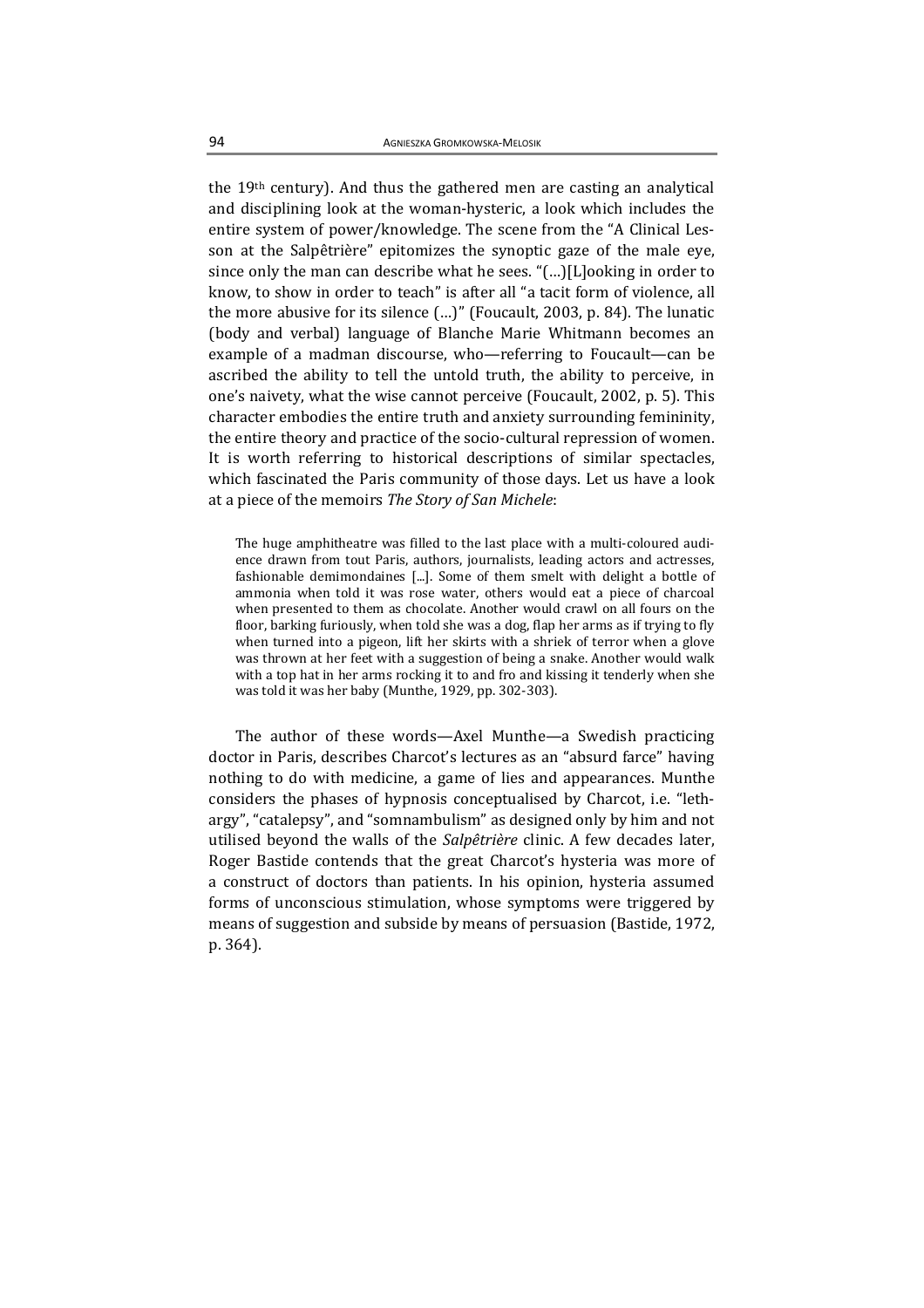### 2. The prostitute

Another painting ¿Y tenía corazón? (Did she have a heart?) or  $iY$  tenía corazón! (And she had a heart!) was painted by a 20<sup>th</sup>-century Spanish painter―Enrique Simonet y Lombardo in 1980.4 It is also known under the following titles Anatomia del corazón (The anatomy of heart) or La autopsia del corazón (Autopsy of the heart). In the painting we can see a mortuary with a dead body of a woman. Next to the body, there is a man with the woman's heart in his hand. The décor is very austere there are two simple tables, and a pair of knives and a bowl of water on one of them. Invariably dark walls are lit by modest light coming from a wall lamp. Sunlight is bursting into the room through the small unsophisticated window; its intensity contrasts with the darkness of the mortuary swathing the dead body. The contrast between the background and the foreground: the dark figure of the old man and the bright body of the deceased woman is the most striking oppositions in the painting. On the windowsill, a few bottles―with various liquids most probably used for preserving organs or disinfecting hands―have been placed. The lamp dispersing darkness, placed behind the man's back, is to symbolise the enlightening power of science. However, without a doubt, the low light is of outmost importance—as if the artist wanted to say that science is not able to address all questions, and in particular the one posed by the man performing post-mortem examination and―at the same time―the one expressed in the title of the painting. By juxtaposing the relationship between shadow and light, an inversion of the traditional way of thinking is presented: it is the shadow which seems to refer to science, while the light refers to phenomena eluding rational thinking.

The title of the painting is ambiguous *per se*; it can be both a question and an answer: "Did she have a heart?", "After all, she had a heart." In the work of Simonet, though most critics compare his work to other paintings from this period depicting death and autopsy, we do not find the expected props: skulls, medical books or anatomy atlases. Instead, we can see an old man representing the medical wisdom, who at the same time is deprived of the access to the truth. The title of the painting, although apparently including medical connotations, undoubtedly takes up issues of morality. The painter seems to be asking existential ques-

<sup>4</sup> I analyse this painting, yet in a different context, in the book: Kobieta epoki wiktoriańskiej. Tożsamość, ciało, medykalizacja (Gromkowska-Melosik, 2013).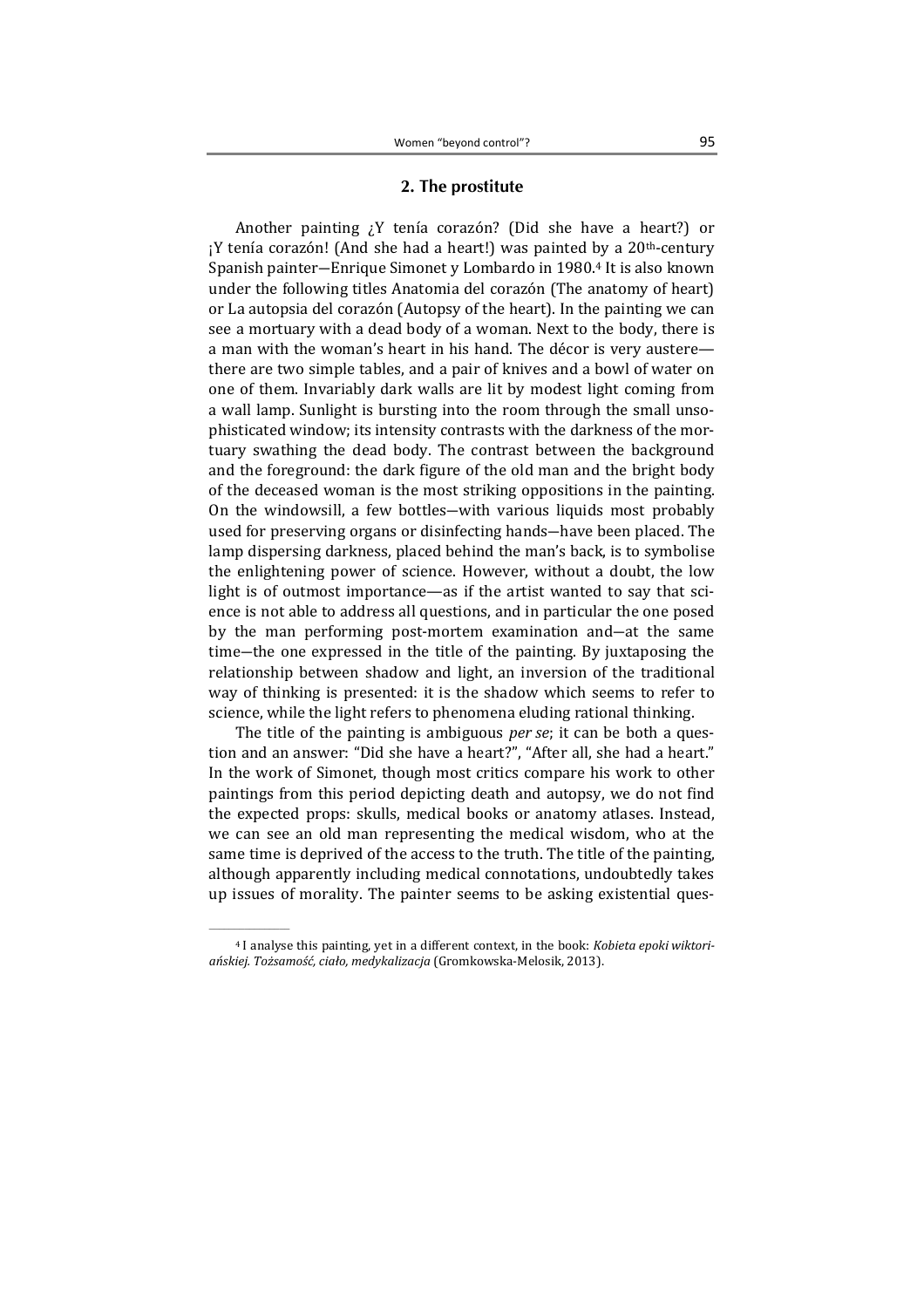tions in this context. And so, who has the right to judge a woman's morality, a young prostitute who committed suicide by drowning herself? it surely does not suffice to take out her heart in order to learn who she really was. Is it enough to be a medical authority to become an oracle in the domain of morality (del Pozo García, 2011, p. 23) (it needs to be reminded that back then medicine was intruding on the domains traditionally left to religion by determining norms and pathologies).

Why did the young Simonet choose a mortuary in order to pose a question about the human nature/the female nature/the nature of a prostitute, a question about the ambiguity of what is moral and what is devoid of morality; and finally in a brilliant flash of intuition, a question which seems to question the primacy of science and medicine? It is worth adding that the mortuary, in the second half of the 19th century, ceased to be a symbol of functional space, becoming the place of anonymous, unsystematised and alienated death, and at the same time, a place accessible for viewers. Mirel Ferre Alvarez calls the mortuary an echo of new mentality, which makes the intimate (death, paranoia, disease) the public. Here, the mortuary represents "the new scientific conception of death, a conception linked to the premises of positivism which saw in science a paradigm of social evolution" (Ferre Alvarez, 2009, pp. 164, 166) (undoubtedly, it is inscribed in the developing medicalization of social life).

And it is in this "positivism temple" (as Allan Mitchell calls it) designating the growing prestige of science (after: Ferre Alvarez, 2009, p. 173), that we see the body subjected to dissection. It is a body of a young, beautiful woman. Her luxuriant, glossy, wavy red hair falling towards the floor. Her skin is delicately cream-coloured, which does not make one think of a dead person. Noticeable is the lack of any bruises, traces of decay, the lack of subtlest allusion to the fact that she was recovered from a river. This is a beautiful, half-uncovered body caught in the anticipation of the lover. Without a doubt, it is a body full of eroticism, which has become "an integral part of the fascination with death" (Jordanova, 1989, pp. 174, 183). The naked drowned body, as depicted by Simonet, refers to the topos of the insane and obsessed with love Ophelia, but also to the representation of women as the untamed nature—sexuality which cannot be controlled and repressed. In the case of this painting we are not dealing with the perennial binarism present in the culture of the West. The naked body of the young woman is con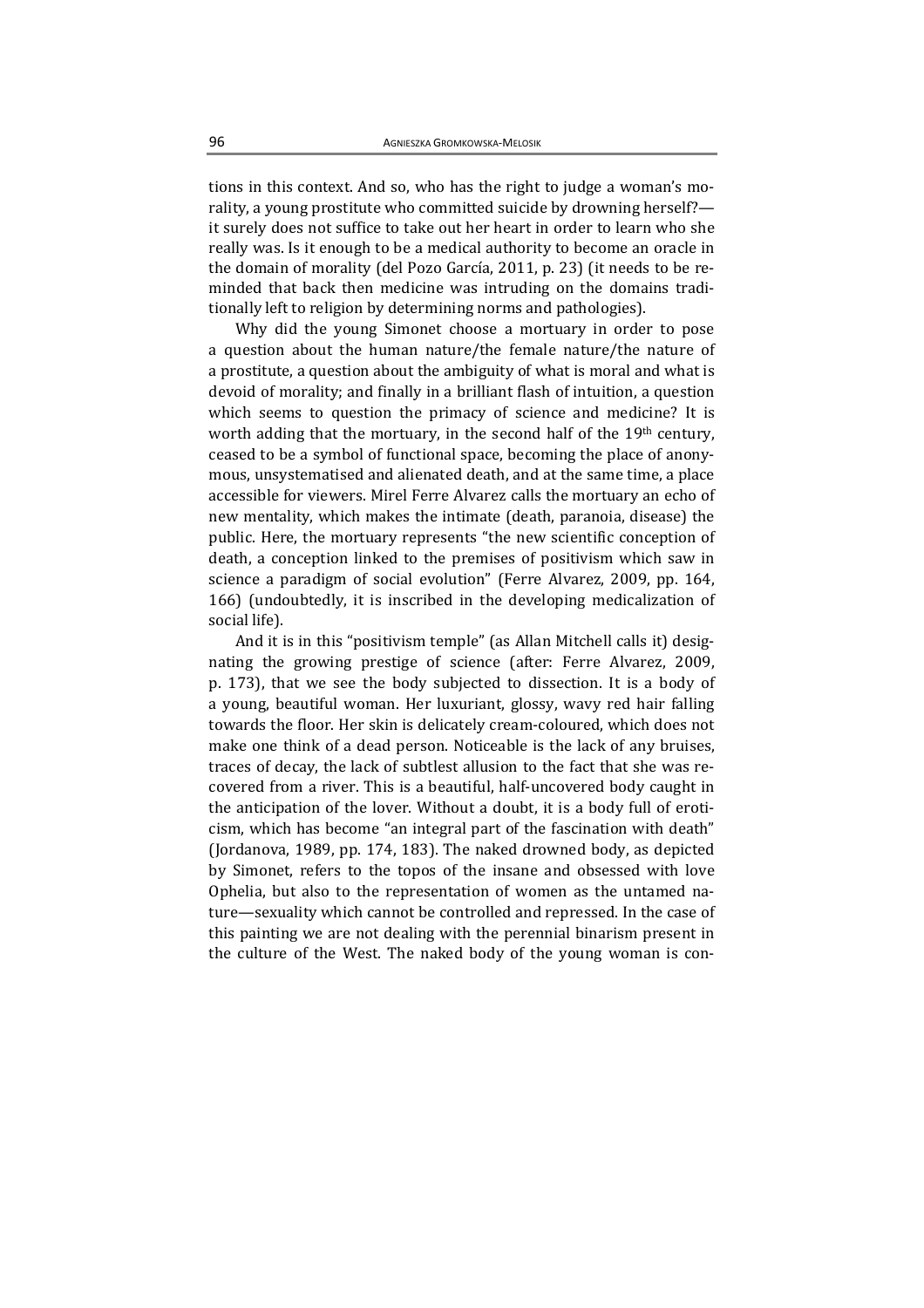trasted with the dressed body of the old man. One might even go on to claim that the female body is contrasted with the intellect of the man. The woman in an epitome of nature to which she has a greater affinity due to the female physiology and anatomy. The man constitutes a personification of culture and science. Looking at the painting, one could say that only the man can proceed to dissection—also the metaphorical one—of the woman. This painting, however, which is obvious for the viewer, does not relate to the realism of dissection. The simple activity of taking the heart out of the body—I will repeat once again—adds to the philosophical and moral symbolism of the work.

The anatomist, as suggested by L. Jordanova, who comments on Simonet's painting, assumes the attitude of the Shakespearean Hamlet (Jordanova, 1989, pp. 174, 183), and his question regarding the existence of the heart—although undoubtedly ironic and saturated with hesitation—becomes an unexpected enlightening of the mind by the heart; both the literal one (one in the hand) and the transcendental one (symbolising spirituality and the extrasensory cognition). The voluntary death, in the current of the river, appears to purify the prostitute, as the baptismal water frees from sins. And despite the fact that—as Neil Holmstrom claims—the death of the (female) character is a consequence of individual, moral degradation of the subject,"5 it also constitutes salvation and redemption.

This painting can be, then, described in a typical—for this period dialogue of discourses. One of them was connected with the "scientific conception of death, based on the premises of positivism," for which science becomes "a paradigm of social evolution" (Ferre Alvarez, 2009, p. 166). The second discourse was inscribed in the typical for this trend taste for mysticism and decadence as inherent in the reflection over the mystery for the body. Simonet's painting constitutes a representation of "the antinomy of a society in which life and death, perdition and redemption defined the contradictions of the positivist crisis" (Ferre Alvarez, 2009, p. 181). At the same time, it constitutes a symbolic representation of (the ambivalence of) the relationship between men and women in that era.

<sup>5</sup> Neil Holstrom, Exquisite corpses: The Depreciation of Female Heatlh in Artistic Representation, p. 1, a talk delivered during Making Sense Of Dying and Death conference, session 5b: Philosophies of Death on the 11th November 2012, Salzburg, Austria, available at www.inter-disciplinary.net/probing the boundaries.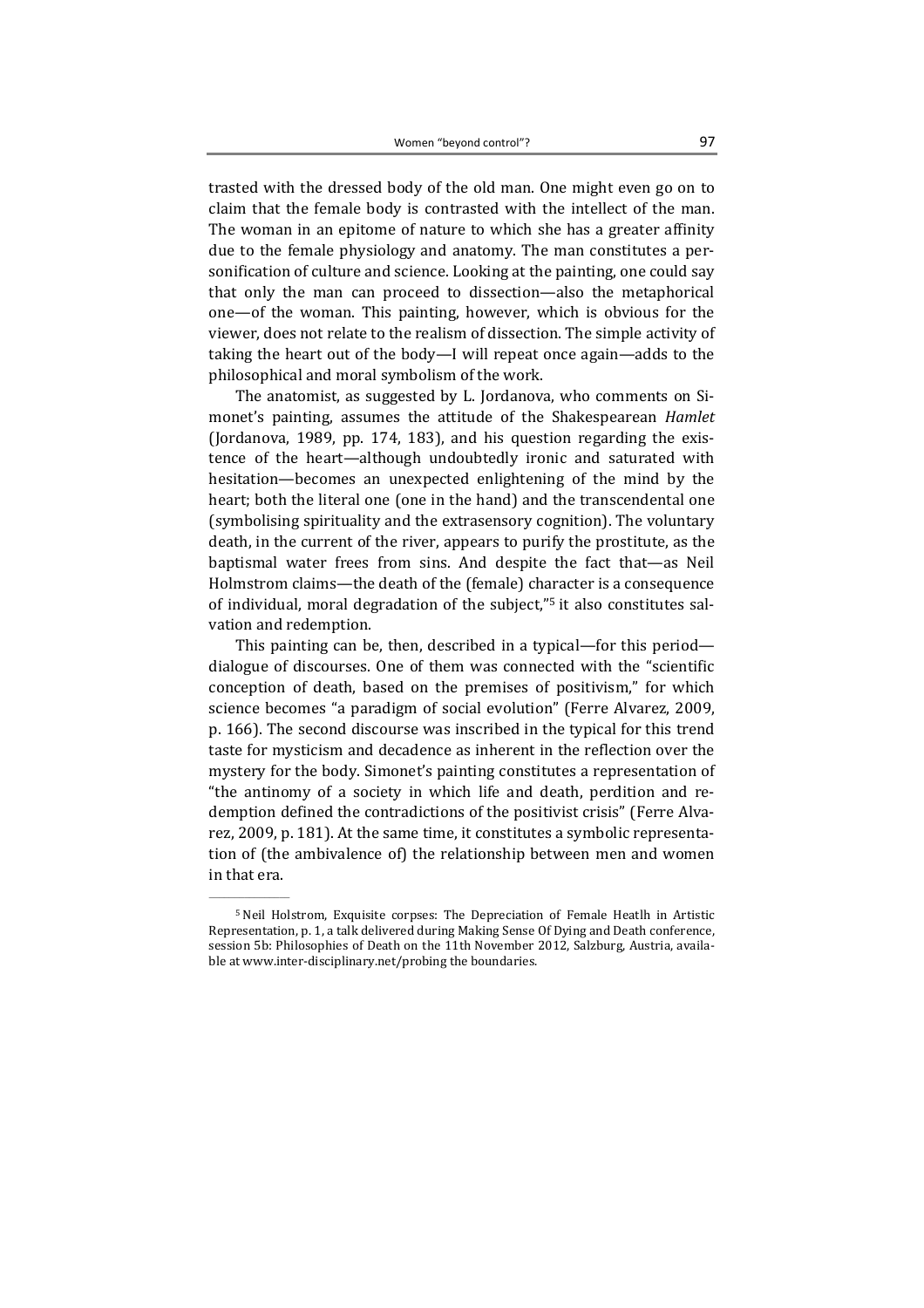## 3. Pandora

Pandora is a painting by John William Waterhouse (1986). It is a "cultural text" in a direct way, where the categories of knowledge, cultural gender and power are leitmotivs running through the whole painting and determining its significance. Let us take a closer look at the painting.

Night. A black wood. A beautiful woman with a calm expression is kneeling at the foot of the stone plinth. A grand beautiful golden box is standing in front of her. The glow of the box is illuminating her face and the alabastrine skin of her naked arms. On the right there is a flowing stream, an often-encountered symbol of the evanescence of life. The woman is no one else but mythological Pandora. In subsequent interpretations and rewritings of the myth, the box given to her as a dowry would transform from a simple clay vessel into a box which is presented as a fine piece of craftsmanship by Waterhouse. This box looks nothing like the clay bottle described by Hesiod. Pandora is opening the box in the thick wood which appears to be dense with meanings. The wood is a symbol of concentrated and unforeseeable difficulties and it is a recurring topos in fairy tales. However, there is nothing disturbing about the wood in the painting. The stream flowing next to Pandora and blue lights coming from the distance are showing that the bright day is nearby and that regular life is going on. Pandora has not lost her way. Just a few steps away, the wood ends. She can be seen at the moment of opening the lid of the box. The time has stopped and nothing augurs the approaching misfortune. However, those who are familiar with the myth know that all the evils of the world are about to escape. Pandora, similarly to biblical Eve, symbolizes the betrayal of one's will and trespassing against the ban which results in the end of calm and happiness. Mythological Pandora is the first woman created by Zeus out of earth and fire. She was sent to the world full of harmony and homogeneity which was populated solely by men.

Nevertheless, the Pandora myth can be also interpreted in a different way, especially in the context of the painting by Waterhouse. His Pandora seems to be opening a box full of knowledge, prompted by curiosity. This knowledge is tantamount to different discourses which introduce anxiety and chaos into the one-sided and ordered world. The world based on simple and binary schemes. Even though this knowledge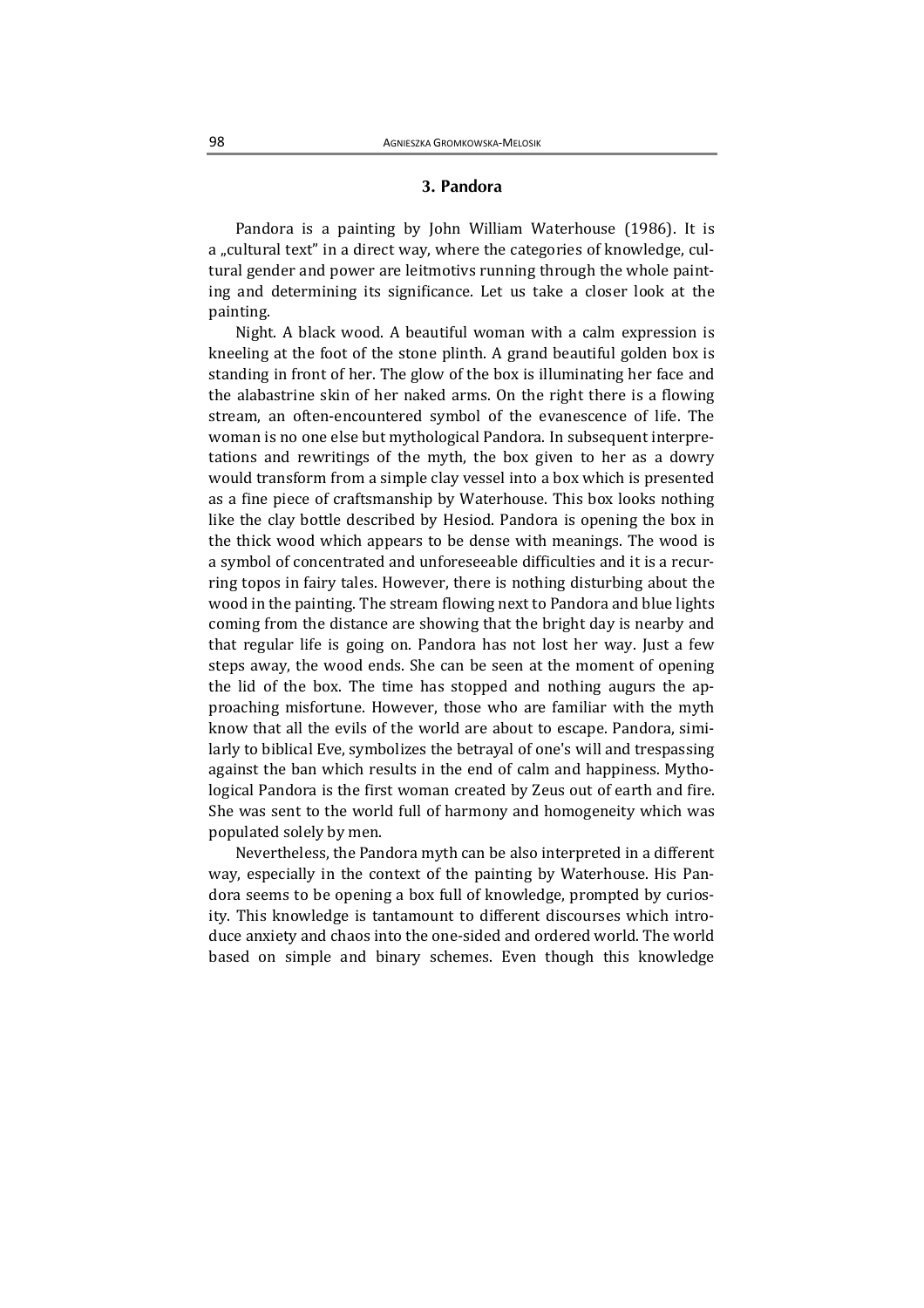brings anxiety and is frequently unwanted, it allows for showing diversity and complexity of reality while not necessary facilitating its understanding. Pandora's box symbolizes knowledge. It can be the knowledge about 'a woman,' but also about 'a man' which is not always uttered by a female voice in the discourse of femininity. Pandora is also a symbol of unconstrained woman's power. The beautiful Pandora is led by emotions—curiosity and desire—but at the same time she acts very logically: she makes a choice, opens the box which was given to her as a dowry. Is it possible to imagine someone who would not open it? This curiosity is dangerous but life-giving in nature—it gives rise to comprehension and transgression (what is more, if Pandora had not opened the box, then who would remember her a thousand years later?). The content of the box would always change according to the wishes of the authors of the myth's subsequent versions. However, anxieties and hope have always remained on the bottom of the box. The opening of the box is an act of losing control over what will happen, while the locked box used to give a feeling of stability and safety.

Several decades ago, American feminists started to claim that history had been written by men, about men and for men. As a result, they believed that the English word 'history' is nothing more but 'his story.' Thus, they put forward an idea of writing history by women, about women and for women—her-story. This might be the case with the myth about Pandora which so far could have been rewritten and reinterpreted by men. But how about reading it differently?

The opening of the box can symbolize new breakthroughs in science and social life, which initially might appear to be disastrous and appear to question the social order in a destructive way. However, such breakthroughs via numerous transgressions and (re)interpretations can give rise to different emancipating discourses of knowledge and power. Who knows, maybe after opening the box one of the thoughts born out of it led to the idea that even though femininity and masculinity are always inherently biological, they can give rise to a number of social constructs. Cultural gender, which is still considered by many as a plague and misfortune, for others opens the door to freedom, equal rights and empowerment. What seemed to be a disorder or even a misfortune from the perspective of old stereotypes is transforming into its opposite, namely, into the ability of defining a woman and a man and the ability of expressing the freedom to creating one's biography. Undoubtedly, this interpre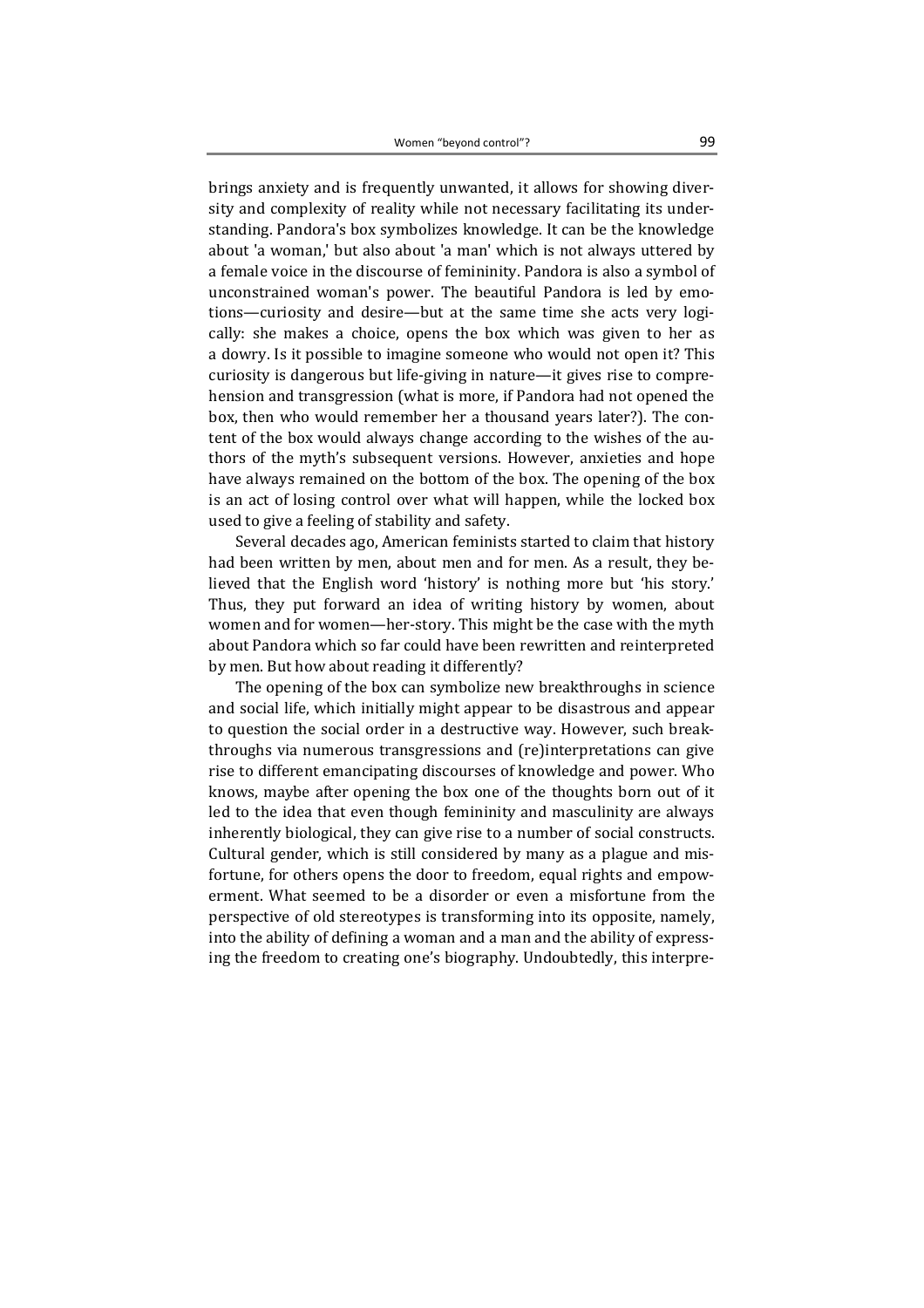tation of the Pandora myth is much closer to the intention of the authors. In the gender discourse we are often presented with the knowledge which is difficult, ambiguous and prone to multiple interpretations. This knowledge is inextricably connected with power, especially the power of understanding. Thus, the curiosity of researchers who frequently open the proverbial 'Pandora's box' leads to pluralism of discourses and to transgression. The knowledge offered in the myth about Pandora and Pandora herself are contradictory, ambiguous and incoherent. We need to bear in mind that Pandora literally means 'the all-gifted' or 'the allgiving'. She was endowed with beauty and sensuality by Venus, and with the gift of intelligence, eloquence and the power of seduction with words by Mercury.

## **Conclusions**

Laura Mulvey introduced the idea of the "controlling male gaze,"<sup>6</sup> which objectifies women depicted in art, to the conceptual apparatus of feminist critique. The woman as presented in art is a sexual object depicted by men and in adherence to male standards. Here, the active viewer—the man—is contrasted with the passive "object" subjected to inspection—the woman. This gaze is often associated with scopophilia understood as deriving pleasure, also the erotic one, from looking at naked female bodies presented in paintings (cf. Metz, 1982, p. 58). In the three analysed paintings, the gaze is of paramount importance: the curious look of Pandora, and the look of Charcot epitomising composure and authority, the look of the twenty men fixed on the patient writhing in hysterical convulsions or, finally, the penetrating look of the anatomist fixed on the heart taken out of the women's chest. (Blanche Marie, Pandora and the deceased prostitute remain passive objects of the gaze). There is also one more gaze, it is my gaze into the "women beyond control," one saturated with the knowledge about the era and the discourses of knowledge and power, one deprived of naivety of the random viewer; at the same time, however, fully aware of the fact that it is more ephemeral (momentarily solidified in this text) than the gaze of the artists, who immortalised the immensely suggestive and—to a great extent—

<sup>6</sup> Laura Mulvey's essay is devoted to the cinema, however, I am convinced that her analyses are also applicable to painting. Mulvey, 1999.